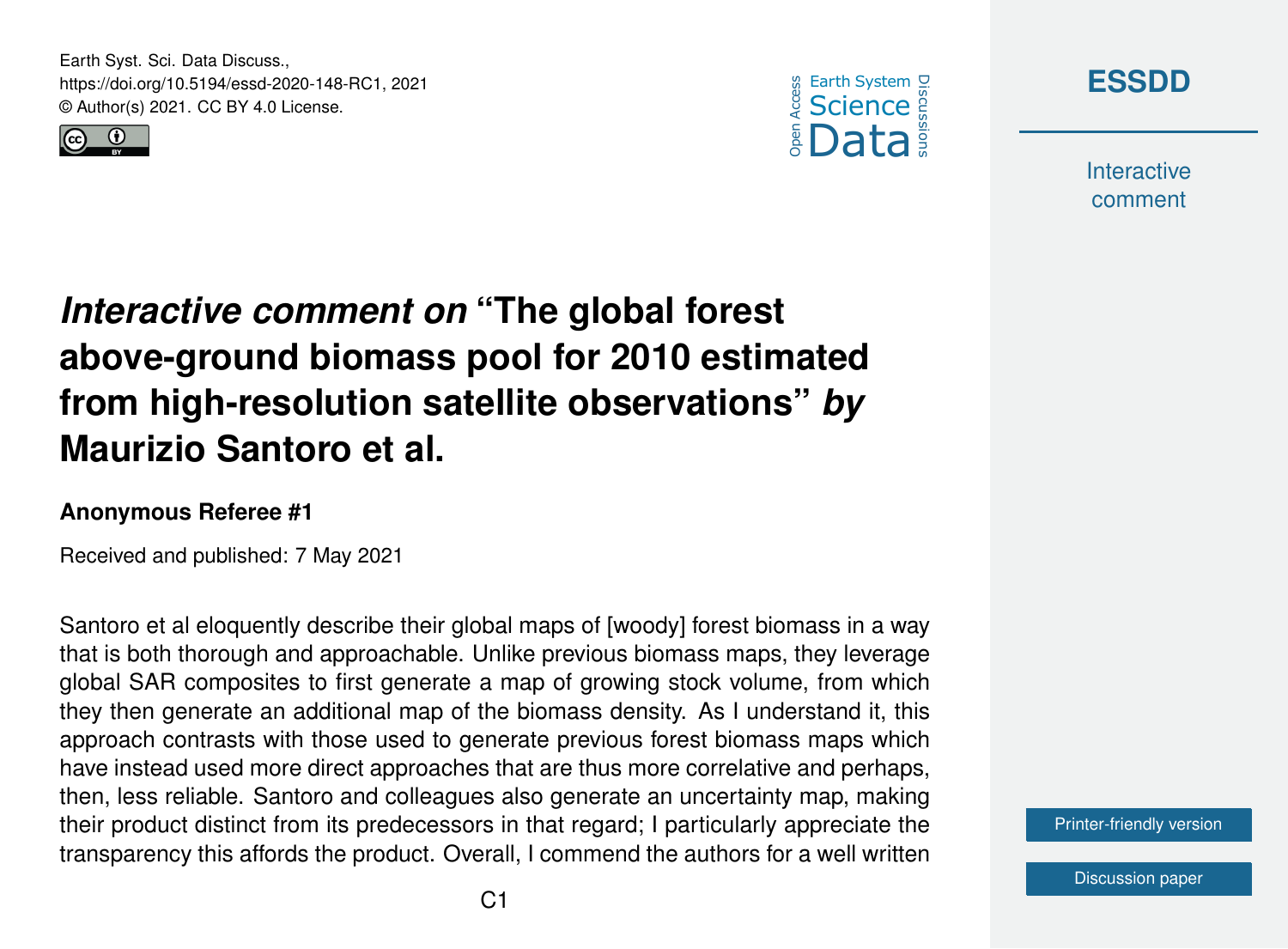paper and robust product.

I am admittedly not an expert on non-optical remote sensing and would thus characterize my feedback below as more representative of a potential end user. While I can't speak much to the methods Santoro et al use, I do feel this perspective is important given the number and breadth of biomass maps that have been published in the last 10+ years. Below, I have identified several minor issues that I feel should be addressed to ensure that users like myself properly understand and interpret these data. Some are inevitably a matter of opinion and I respect that the authors may feel differently. Overall, though, I think this manuscript and the data it described will (at last!) be great contributions to our field.

Minor Comments:

Line 87 – Baccini et al. (2017) would seem to be an appropriate reference for forest degradation.

Line 85 – Gibbs et al. (2007) would seem to be an appropriate reference for REDD.

Line 86 – You might also consider mentioned less conventional potential applications like attaining co-benefits from the CBD (e.g. Soto-Navarro et al. 2020).

Line 91 – The authority you seem to give the Bar-On estimate seems odd given that your maps could theoretically be used to improve their estimate. I would suggest (though, I do not require) that you change the language here to imply that Bar-On's estimate is speculative. Something like "Previous estimates have suggested that....". I would also explicitly describe the Bar-On estimate as a \*carbon\* stock estimate. By contrast, you map biomass (i.e. dry mass). If that distinction isn't made clear, readers may mistakenly compare your estimate to that of Bar-On which would not be inaccurate. Finally, I suggest that you report the Bar-On estimate in units of PgC (like you do later in the paper when presenting your own results) instead of GtC.

Line 94 – The body of this paragraph is a bit discordant with its first sentence. I think

**Interactive** comment

[Printer-friendly version](https://essd.copernicus.org/preprints/essd-2020-148/essd-2020-148-RC1-print.pdf)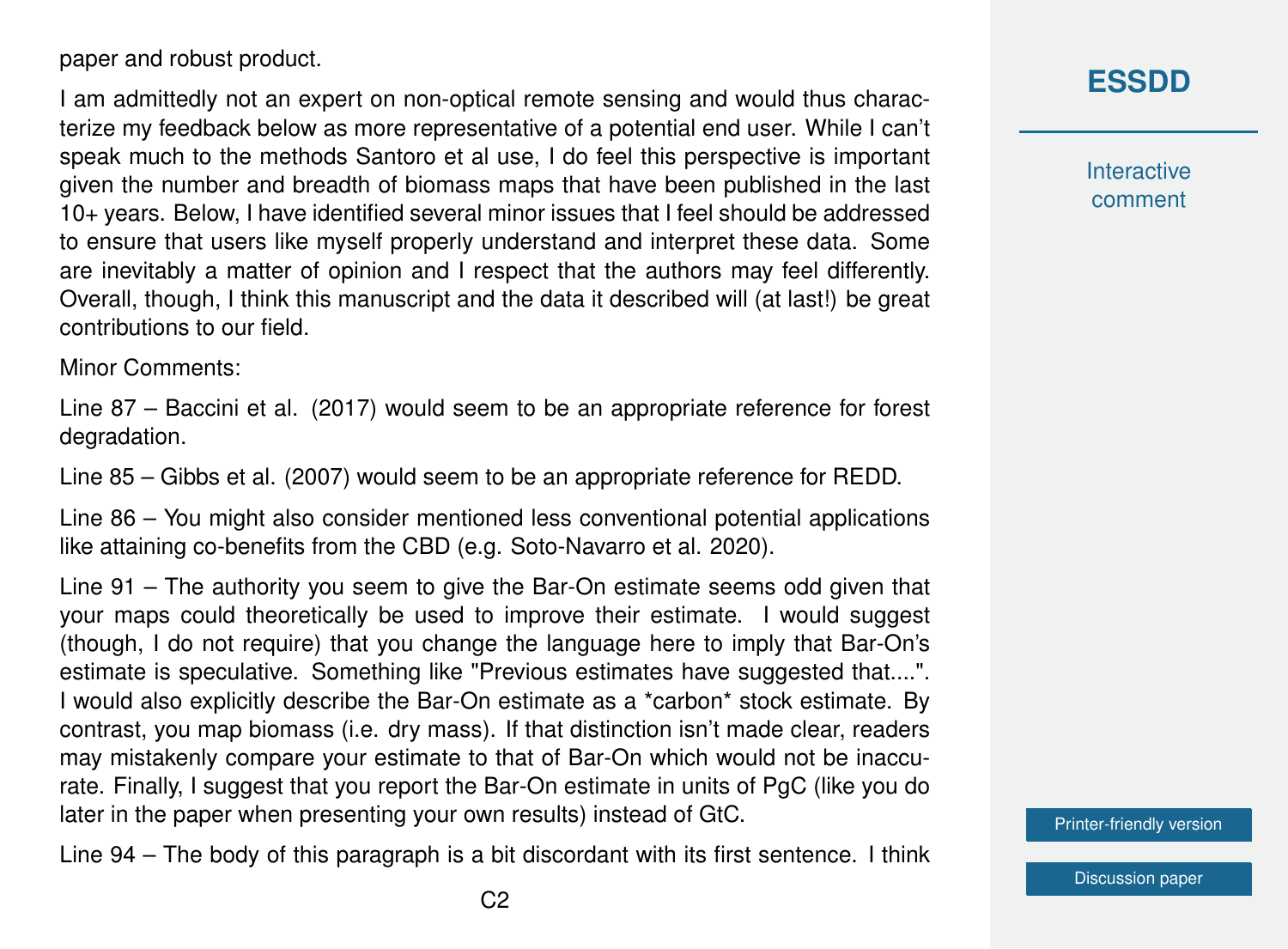your aim here is to say that biomass estimates are uncertain. If that's correct, I think you could do so more effectively. You might do so by changing the second and third sentences to something like: "However, our knowledge of the terrestrial biomass stock is relatively uncertain (Houghton et al. 2009). This uncertainty is well illustrated by the variance among forest biomass estimates: Pan et al..." Otherwise the transition from discussing total biomass C stocks (e.g. Bar-On and Houghton) to forest biomass C stocks (e.g. Pan, FRA) is an abrupt logical leap.

Line 105 – "Observable": do you mean "variable"? This is a term I haven't seen before.

Line 105 – "AGB": From this point forward, I think you're using AGB to implicitly refer to woody AGB (or the biomass of trees). If so, It's worth making that explicitly here. Many less-knowledgeable users of these maps mis-interpret them as representing the AGB of all plants rather than just that of trees and that leads to underestimates. I recommend explicitly defining it here (or earlier). Something like: "AGB (which hereafter we use to refer to aboveground biomass exclusively in forest trees)". And/or changing subsequent mention of "AGB" to "forest AGB". Do you use a certain definition of for forest/woody biomass? E.g. the FAO definition, A certain height, Etc.? If so, it would be worth stating that somewhere (if not here).

Line 115 – Baccini et al. (2012) represents 2007 and Baccini et al. (2017) represents even more recent years.

Line 118 – The year of the Erb reference should be 2018

Line 180 – I think you specifically mean investigations targeting \*direct\* estimation.

Line 198 – The last sentence of this brief paragraph is awkward. Consider rephrasing.

Line 298 – Does your uncertainty layer represent the standard deviation, as you say here, or the standard error? Below it sounds like you're propagating standard errors and the GlobBiomass website lists the uncertainty layer as representing the standard error (https://globbiomass.org/wp-

## **[ESSDD](https://essd.copernicus.org/preprints/)**

**Interactive** comment

[Printer-friendly version](https://essd.copernicus.org/preprints/essd-2020-148/essd-2020-148-RC1-print.pdf)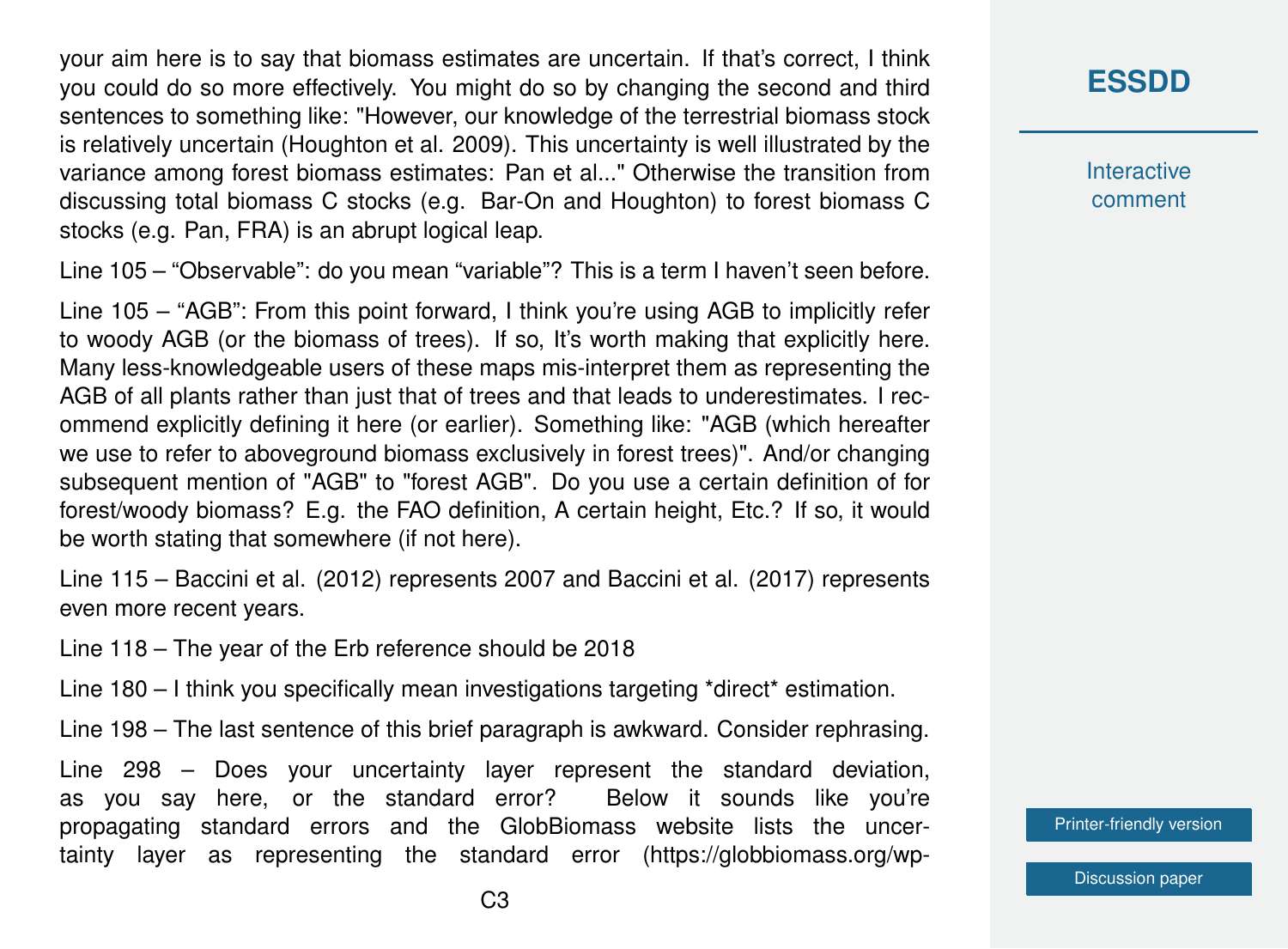content/uploads/GB\_Maps/Globbiomass\_global\_dataset.html). Whichever it is, please make it abundantly clear here in the text and make sure your description is accurate and consistent throughout the manuscript (and beyond).

Line 391 – It may also be worth comparing to regional/national AGB maps? Users often want to know whether it is appropriate to use global products to answer local questions. Obviously such a comparison wouldn't be comprehensive but even just showing for a few areas how well your map agrees with local products, might give users a sense of appropriate confidence or caution. This could also instead be done in the discussion if there are studies that have already made these comparisons with your data. One short comment on this manuscript notes that there is at least one such comparison that has been done in the U.S. Perhaps there are others as well and thus no need to do an extra analysis?

Line 407 – Again, is "standard deviation" correct here?

Figure 2 – How would you explain the areas with ∼100% uncertainty? You don't mention these in the text but I suggest that you do. Are these areas that underwent a land cover change (fire, forest clearing, etc.) c.2010? Or does the model just do a poor job predicting biomass in certain areas (e.g. those with sparse woody vegetation)? It would likely help users to know this. Also, in my examination of your data, uncertainty can exceed the mean estimate (i.e.  $CV > 100\%$ ). How would you explain this to users? Is this a sign that error is not normally distributed? Also, this possibility should be indicated in the figure, either by allowing the colour-bar to surpass 100% or by changing the max label to something like "100+".

Line 418 – It would be prudent to state explicitly here (or wherever you report your first result) that the unit you're using is Mg of \*dry matter\* rather than carbon. Users occasionally assume that biomass maps are reporting carbon stocks.

Line 469 – I feel like your downplaying the fact that your mapped estimates saturate at high values. This is important for users to know and should be stated more frankly than

**[ESSDD](https://essd.copernicus.org/preprints/)**

**Interactive** comment

[Printer-friendly version](https://essd.copernicus.org/preprints/essd-2020-148/essd-2020-148-RC1-print.pdf)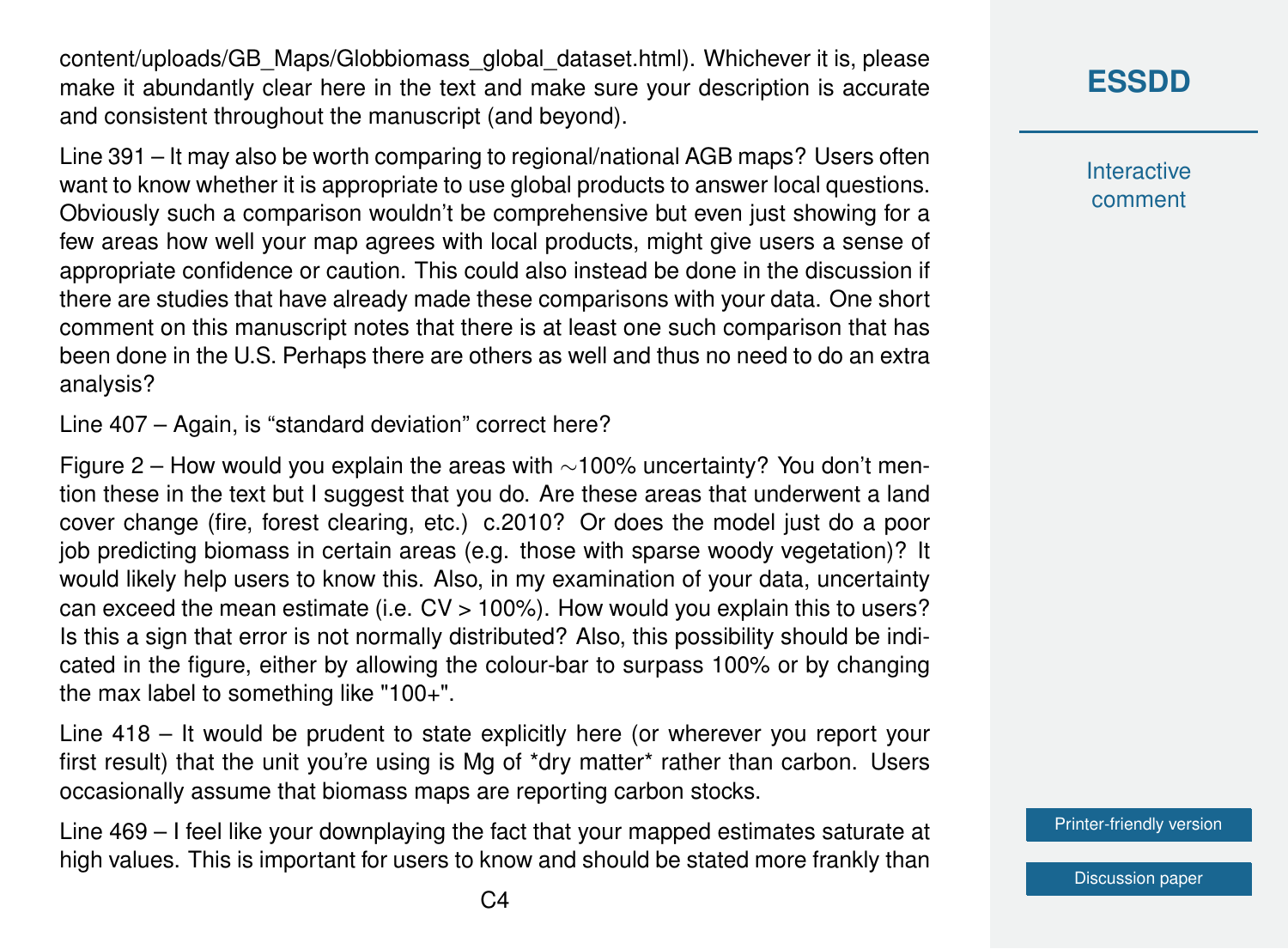saying "albeit more gently". Without euphemism: "you underestimate high biomass stocks". So, the highest value you give above (757 Mg/ha) for the U.S. Pacific Northwest is likely a gross underestimate? You could illustrate the degree to which that might be true by referencing a field measured estimate from that region. In general, I don't mean to imply that this is fatal issue (every biomass map seems to have this problem) but you should be as transparent about it as possible about it.

Line 476 – The filled circles nicely show the saturation effect.

Line 495 – The highest estimate you give above (757 Mg/ha) is from the \*temperate\* rainforest of the U.S. Pacific Northwest. That would seem to contradict this statement.

Line 503 – I suggest breaking this discussion of the uncertainty layer out into a separate subsection (even if brief). Hardly any biomass maps are accompanied by an error layer so this could be viewed as a real strength of yours. As I've noted above (in the context of Figure 2), I think there are simple ways you could elaborate on this a bit to help users understand what it represents and how to use it.

Line 540 – I believe the FRA provides separate estimates for planted vs. natural forests. Are you considering both together here? If so, please make that clear in the text. I'm not sure about the 2010 FRA, but the 2015 version also considers "woodlands" separately. Presumably all of these categories fall under the purview of your map?

Line 557 – Mainly? It seems like a substantial portion could be due to your underestimates of high biomass.

Line 642 – At the U.S. state level, Spawn et al (2020) appear to compare your maps (separate from their modifications) to the U.S. FIA and show good agreement (see their figure 9). They don't employ the CCI Land Cover map in their comparisons so seemingly support your hypothesis that the difference is explained by the CCI map and not your biomass predictions?

Line 654 – I think "illustrating" is more appropriate, here, than "indicating".

**[ESSDD](https://essd.copernicus.org/preprints/)**

**Interactive** comment

[Printer-friendly version](https://essd.copernicus.org/preprints/essd-2020-148/essd-2020-148-RC1-print.pdf)